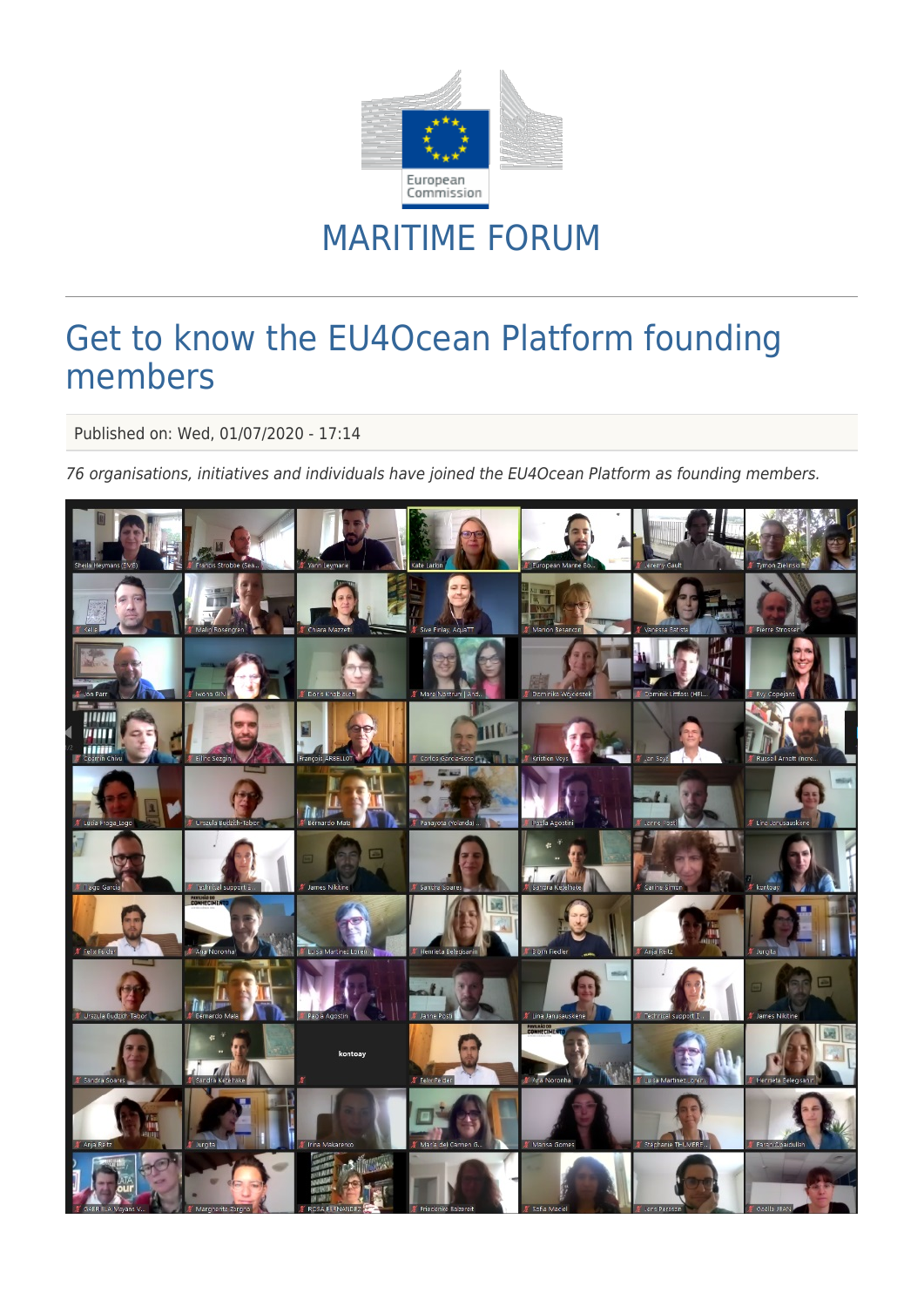We are happy to announce the 76 founding members of the [EU4Ocean Platform](https://webgate.ec.europa.eu/maritimeforum/en/frontpage/1483) [1]. These members form the basis of the EU4Ocean Platform - the hub for organisations and initiatives to connect, collaborate and mobilise efforts on ocean literacy. The founding members cover 20 EU Member States, (Belgium, Bulgaria, Croatia, republic of Cyprus, Denmark, Finland, France, Germany, Greece, Hungary, Ireland, Italy, Lithuania, Malta, Netherlands, Poland, Portugal, Romania, Spain, Sweden) & 3 Associated countries (Monaco, Norway, UK).

By joining the EU4Ocean platform, members can share ideas, build partnerships and collaborate to ensure a more coordinated approach to ocean literary activities in Europe. The Platform members will be mobilised around three [Working Groups](https://webgate.ec.europa.eu/maritimeforum/en/node/4516) [2] (WGs) themes: Climate and Ocean, Food from the Ocean and Healthy and Clean Ocean.

EU4Ocean founding members [met on 18 June](https://webgate.ec.europa.eu/maritimeforum/en/node/4728) [3] and will be co-designing EU4Ocean events coming up on 24-25 September.

Do you want to embark on a journey for the ocean and become a member of EU4Ocean Platform? Find out more [here](https://webgate.ec.europa.eu/maritimeforum/en/node/4509) [4].

## Founding members of the EU4Ocean Platform

- [ACTeon](https://www.acteon-environment.eu/en/) [5]
- [Alfred-Wegener-Institut \(AWI\)](https://www.awi.de/en.html) [6]
- [Aquarium Finisterrae / Museos Científicos Coruñeses / Ayuntamiento de A Coruña](http://www.casaciencias.org) [7]
- [aquatil gGmbH](http://aquatil.org/) [8]
- $\bullet$  [AquaTT](http://aquatt.ie/) [9]
- [Asociación Económica Navigato](https://www.navigatio.es/) [10]
- [Associació Mar de Ciència](https://mardeciencia-org.b.help-on.org/ca/associacio) [11]
- [Balearic Islands Coastal Observing and Forecasting System \(SOCIB\)](http://www.socib.eu/) [12]
- Baltic Marine Environment Protection Commission Helsinki Commission (HELCOM) [13]
- [Blue Cluster De Blauwe Cluster vzw](https://www.blauwecluster.be/about) [14]
- [Blue World Institute of Marine Research and Conservation \(BWI\)](http://www.blue-world.org) [15]
- [Centre for Sea and Society, University of Gothenburg](https://havochsamhalle.gu.se/english) [16]
- [Centro Euro-Mediterraneo sui Cambiamenti Climatici, Fondazione \(CMCC](http://www.cmcc.it) [17])
- [CETMAR Centro Tecnológico del Mar Fundación CETMAR](https://cetmar.org/) [18]
- [Ciência Viva](http://www.cienciaviva.pt) [19]
- [CIIMAR Interdisciplinary Centre of Marine and Environmental Research of University of Porto](https://www2.ciimar.up.pt/) [20]
- [Confédération Mondiale des Activités Subaquatiques \(CMAS\)](http://www.cmas.org) [21]
- [Cyprus Marine and Maritime Institute \(CMMI\)](http://www.cmmi-x.org/) [22]
- [Den selvejende institution HAVHØST](http://www.havhoest.dk) [23]
- [Ecologic Institute](http://www.ecologic.eu) [24]
- [Eellogic](http://www.eellogic.com) [25]
- [Energy Observer](http://ENERGY-OBSERVER.ORG) [26]
- [EurOcean Foundation](https://www.eurocean.org/np4/home) [27]
- [European Boating Industry](http://www.europeanboatingindustry.eu/) [28]
- [European Global Ocean Observing System, EuroGOOS](http://eurogoos.eu/ocean-literacy/) [29]
- [European Marine Board \(EMB\)](https://www.marineboard.eu/) [30]
- [European Marine Science Educators Association \(EMSEA\)](http://www.emsea.eu) [31]
- [FARNET Support Unit](http://www.farnet.eu) [32]
- [Flanders Marine Institute \(VLIZ\)](http://www.vliz.be) [33]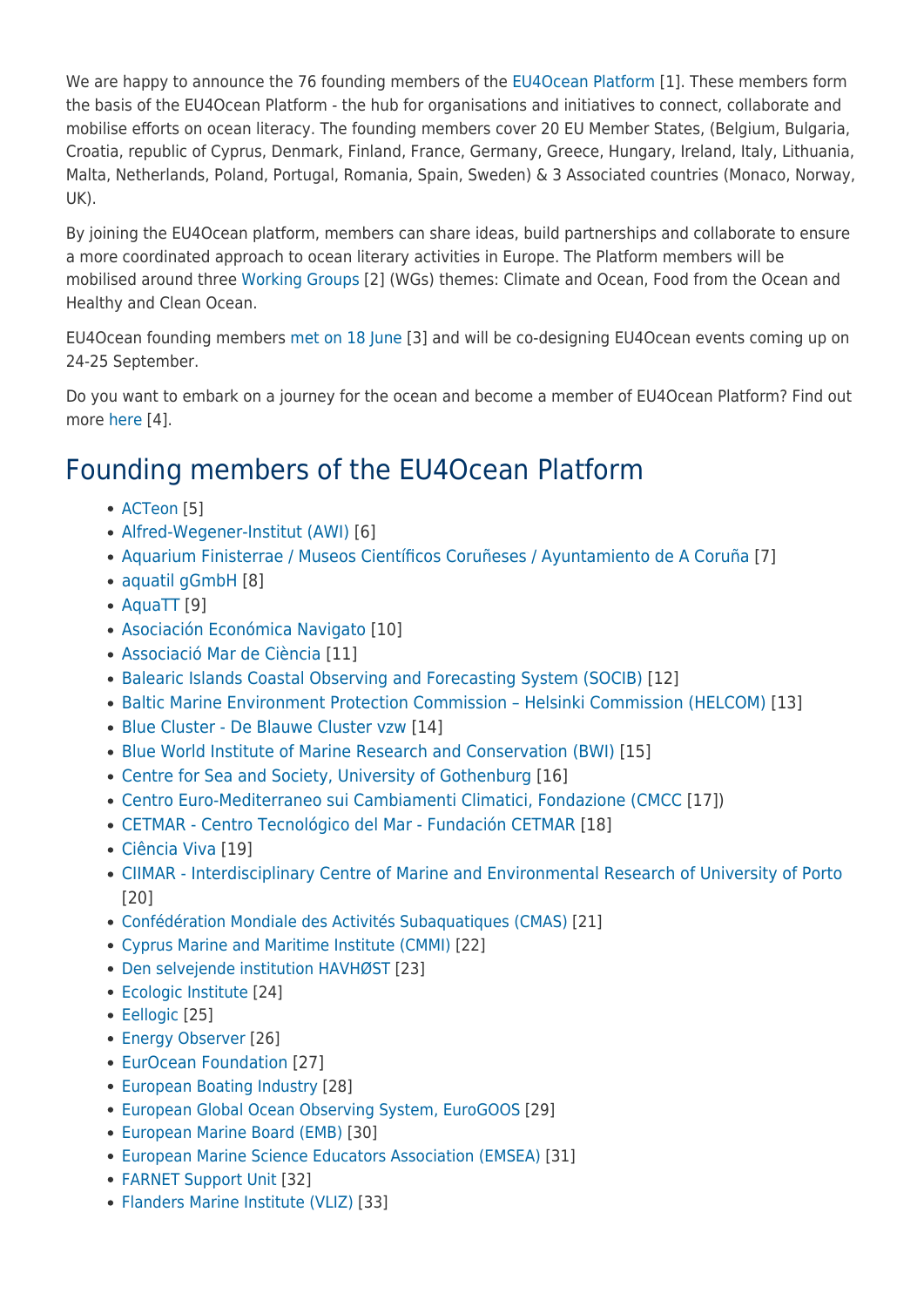- [Fondazione Acquario Di Genova Onlus](http://www.fondazioneacquariodigenova.it/) [34]
- [Fórum Oceano Assocaição da Economia do Mar \(Association of Maritime Economy\)](http://www.forumoceano.pt) [35]
- [Gdynia Aquarium, National Marine Fisheries Research Institute](https://akwarium.gdynia.pl/) [36]
- [Geonardo Ltd.](http://www.geonardo.com) [37]
- [GOPA Com](https://www.gopacom.eu/) [38]
- [Hellenic Centre for Marine Research \(HCMR\)](https://www.hcmr.gr/en/) [39]
- [INDIGO MED](http://www.indigo-med.com) [40]
- [Incredible Oceans](http://www.incredibleoceans.org) [41]
- [Institute of Oceanology Polish Academy of Sciences \(IOPAN\)](http://www.iopan.pl) [42]
- [International Ocean Institute](https://www.ioinst.org/about-1/) [43]
- [Irish Ocean Literacy Network](http://www.irishoceanliteracy.ie) [44]
- [Joint Programming Initiative Healthy and Productive Seas and Oceans \(JPI Oceans\)](http://www.jpi-oceans.eu) [45]
- [Konsortium Deutsche Meeresforschung \(KDM\) German Marine Research Consortium](http://www.deutsche-meeresforschung.de) [46]
- [Lighthouse Foundation, Foundation for the Seas and Oceans](http://www.lighthouse-foundation.org) [47]
- [Lithuanian Sea Museum](http://www.muziejus.lt) [48]
- [Manaia Productions](http://www.manaiaproductions.com) [49]
- [MaREI Centre, Environmental Research Institute, University College Cork](http://www.marei.ie) [50]
- [Mare Nostrum NGO](https://www.marenostrum.ro/en) [51]
- [Mare Vitae Serviços de Engenharia Civil e Náutica, Lda](https://www.marevitae.pt/) [52]
- [Nausicaá, Centre National de la Mer](http://www.nausicaa.fr) [53]
- [Norwegian Institute for Water Research \(NIVA\)](https://www.niva.no/en/research/oceanography) [54]
- [Ocean Literacy Italia](https://oceanliteracyitalia.it/) [55]
- [Oceanographic Institute, Albert I of Monaco Foundation](http://www.oceano.org) [56]
- [Oceanológico](http://www.oceanologico.com) [57]
- [OSPAR Commission](https://www.ospar.org/) [58]
- [Permanent Secretariat of the Commission on the Protection of the Black Sea Against Pollution](http://www.blacksea-commission.org/) [59]
- [Plan Bleu](http://www.planbleu.org) [60]
- [Portuguese Directorate-General for Maritime Policy \(DGPM\)](https://www.dgpm.mm.gov.pt/) [61]
- [Royal Belgian Institute of Natural Sciences \(RBINS\)](https://www.naturalsciences.be/) [62]
- [Seascape Belgium](http://www.seascapebelgium.be/) [63]
- [Seaweed Forum Wales Ltd](http://www.seaweedforumwales.org.uk) [64]
- [Sinerxia](https://sinerxia.es/) [65]
- [Spanish National Research Council \(CSIC\)](http://www.csic.es) [66]
- [SUBMARINER network for Blue Growth](http://www.submariner-network.eu) [67]
- [Surfrider Foundation Europe](http://www.surfrider.eu) [68]
- [SYKE](https://www.syke.fi/fi-FI) [69]
- [TBA21-Academy](http://www.tba21-academy.org) [70]
- [The Coastal Union Germany \(EUCC-D\)](http://www.eucc-d.de) [71]
- [The Marine Biological Association](http://www.mba.ac.uk) [72]
- [The Swedish Institute for the Marine Environment](http://www.havsmiljoinstitutet.se) [73]
- [Today We Have](http://www.todaywehave.com) [74]
- [UNEP-MAP Barcelona Convention Secretariat](https://www.unenvironment.org/unepmap/) [75]
- [University of Lapland](http://ulapland.fi) [76]
- [We Atlantic](https://facebook.com/pg/We-Atlantic-310387452887846/posts/?ref=page_internal) [77]
- [Women4Oceans](http://women4oceans.org) [78]
- [World Ocean Network](http://https://www.worldoceannetwork.org/) [79]
- [Youth and Environment Europe \(YEE\)](https://yeenet.eu) [80]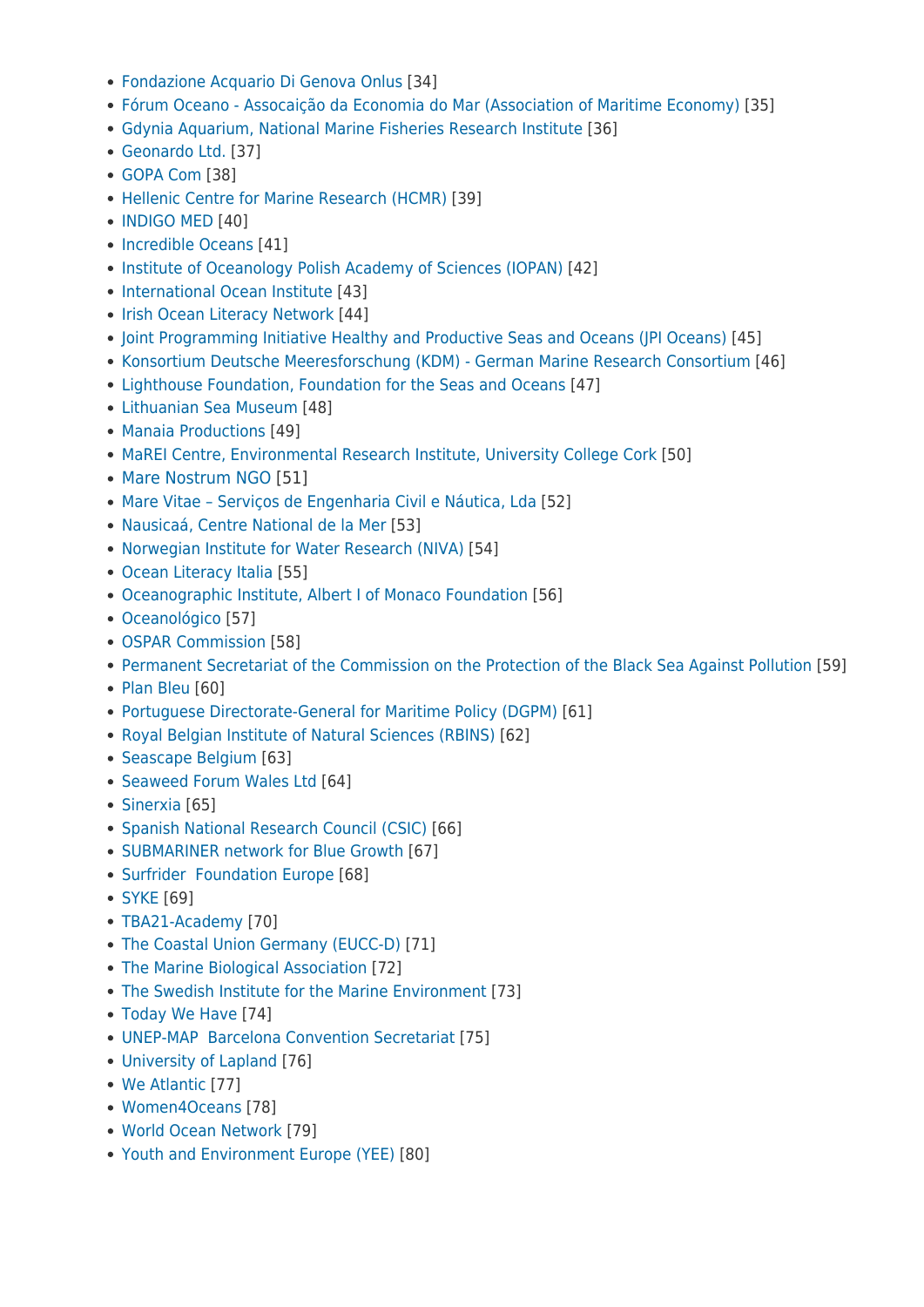## Feedback and questions

| Your full name *     |
|----------------------|
| Your email address * |
| Your message *       |
| Submit               |

Published on Maritime Forum ([https://webgate.ec.europa.eu/maritimeforum\)](https://webgate.ec.europa.eu/maritimeforum) **Source URL:** https://webgate.ec.europa.eu/maritimeforum/en/node/4743 **Links** [1] https://webgate.ec.europa.eu/maritimeforum/en/frontpage/1483 [2] https://webgate.ec.europa.eu/maritimeforum/en/node/4516 [3] https://webgate.ec.europa.eu/maritimeforum/en/node/4728 [4] https://webgate.ec.europa.eu/maritimeforum/en/node/4509 [5] https://www.acteon-environment.eu/en/ [6] https://www.awi.de/en.html [7] http://www.casaciencias.org [8] http://aquatil.org/ [9] http://aquatt.ie/ [10] https://www.navigatio.es/ [11] https://mardeciencia-org.b.help-on.org/ca/associacio [12] http://www.socib.eu/ [13] http://www.helcom.fi [14] https://www.blauwecluster.be/about [15] http://www.blue-world.org [16] https://havochsamhalle.gu.se/english [17] http://www.cmcc.it [18] https://cetmar.org/ [19] http://www.cienciaviva.pt [20] https://www2.ciimar.up.pt/ [21] http://www.cmas.org [22] http://www.cmmi-x.org/ [23] http://www.havhoest.dk [24] http://www.ecologic.eu [25] http://www.eellogic.com [26] http://ENERGY-OBSERVER.ORG [27] https://www.eurocean.org/np4/home [28] http://www.europeanboatingindustry.eu/ [29] http://eurogoos.eu/ocean-literacy/ [30] https://www.marineboard.eu/ [31] http://www.emsea.eu [32] http://www.farnet.eu [33] http://www.vliz.be [34] http://www.fondazioneacquariodigenova.it/

[35] http://www.forumoceano.pt